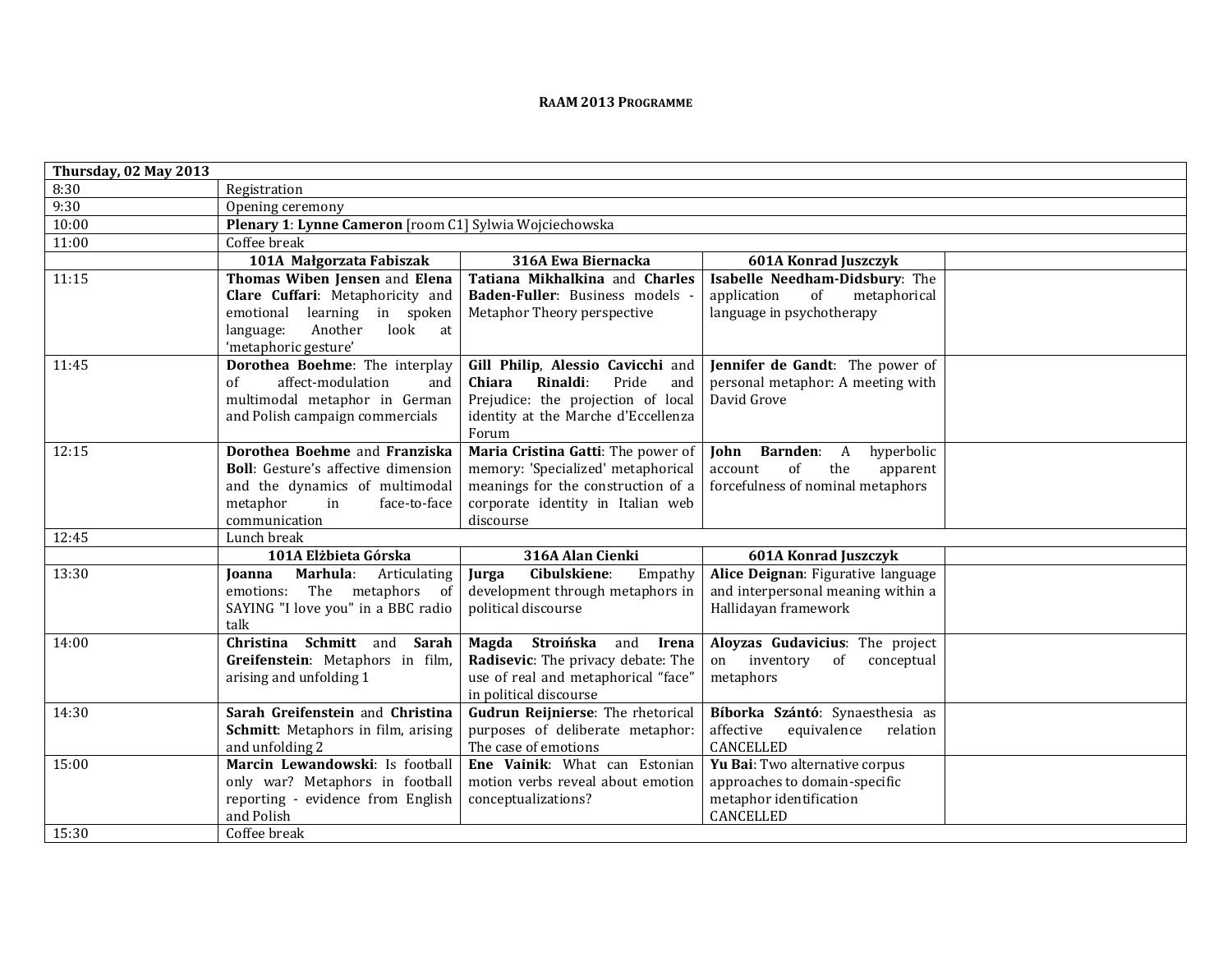| 15:45                      |                                                                                                                                    | Plenary 2: Gabrielle Rundblad [room C1] Karolina Rataj                                                                                                     |                                                                                                                                                                                                        |                                                                           |  |  |
|----------------------------|------------------------------------------------------------------------------------------------------------------------------------|------------------------------------------------------------------------------------------------------------------------------------------------------------|--------------------------------------------------------------------------------------------------------------------------------------------------------------------------------------------------------|---------------------------------------------------------------------------|--|--|
| 16:45                      | Poster session & wine reception                                                                                                    |                                                                                                                                                            |                                                                                                                                                                                                        |                                                                           |  |  |
| <b>Friday, 03 May 2013</b> |                                                                                                                                    |                                                                                                                                                            |                                                                                                                                                                                                        |                                                                           |  |  |
| 9:00                       | Plenary 3: Karolina Rataj [room C1] Małgorzata Fabiszak                                                                            |                                                                                                                                                            |                                                                                                                                                                                                        |                                                                           |  |  |
| 10:00                      | Coffee break                                                                                                                       |                                                                                                                                                            |                                                                                                                                                                                                        |                                                                           |  |  |
| 10:15                      | Workshop by Karolina Rataj [room 101A]                                                                                             |                                                                                                                                                            |                                                                                                                                                                                                        |                                                                           |  |  |
| 12:45                      | AGM [room C1]                                                                                                                      |                                                                                                                                                            |                                                                                                                                                                                                        |                                                                           |  |  |
| 13:45                      | Lunch break                                                                                                                        |                                                                                                                                                            |                                                                                                                                                                                                        |                                                                           |  |  |
|                            | 101A Alice Deignan / Anka<br>Hebda                                                                                                 | 316A Małgorzata Fabiszak                                                                                                                                   | 601A Karolina Krawczak                                                                                                                                                                                 | 102A                                                                      |  |  |
| 14:45                      | Amitash Ojha, Charles Forceville<br>and Bipin Indurkhya: Pictorial<br>runes and their role in depicting<br>emotions                | Lettie Dorst: I feel like a Maharajah<br>waiting for the tiger to pounce on<br>the tied-up goat': The emotional<br>impact of people-mappings in<br>fiction | Cristina<br>Soriano:<br>Cross-<br>disciplinary communication in the<br>study<br>of<br>emotion<br>concepts:<br>Semantic<br>foci<br>as<br>tertium<br>comparationis for observed and<br>elicited data     | PhD project - response session:<br>Paula Ogrodowicz and Karolina<br>Rataj |  |  |
| 15:15                      | Vladimir Figar: Emotional appeal<br>conceptual metaphors of<br>of<br>CONFLICT in the political discourse<br>of daily newspapers    | Marta Silvera: Metaphor<br>and<br>emotions in The Crying of Lot 49                                                                                         | Cristina<br>Soriano<br>and<br>Anna<br>Ogarkova:<br>Across<br>disciplinary<br>boundaries: feature-based and<br>metaphorical profiling methods in<br>the comparative study of ANGER<br>conceptualization | PhD project - response session:<br><b>Ruti Vardi</b>                      |  |  |
| 15:45                      | Dalya Samur, Vicky Tzuyin Lai,<br>Peter Hagoort and Roel Willems:<br>The role of emotion in metaphorical<br>language comprehension | Elena Semino, Andrew Hardie,<br>Veronika Koller, Sheila Payne,<br>Paul Rayson and Zsófia Demjén:<br>Metaphor and emotion in End of<br>Life Care            | Anke Beger: The fine line between<br>sadness and depression - and what<br>metaphors can tell us about it                                                                                               | PhD project - response session:<br><b>Justine Paris</b>                   |  |  |
| 16:15                      | Zlatka Chervenkova and Kristina<br>Taneva: A study of elicited<br>metaphors<br>regarding<br>key<br>educational concepts            | Anne Golden: Emotions in test<br>texts                                                                                                                     | Marta Silvera and Juan José<br>Martínez Rodríguez: Metaphorical<br>use of language vs. descriptive use<br>of language in Wittgenstein's work                                                           |                                                                           |  |  |
| 16:45                      | Coffee break                                                                                                                       |                                                                                                                                                            |                                                                                                                                                                                                        |                                                                           |  |  |
| 17:00                      | Plenary 4: Cornelia Mueller [room C1] Konrad Juszczyk                                                                              |                                                                                                                                                            |                                                                                                                                                                                                        |                                                                           |  |  |
| 19:00                      | Conference dinner                                                                                                                  |                                                                                                                                                            |                                                                                                                                                                                                        |                                                                           |  |  |
| Saturday, 04 May 2013      |                                                                                                                                    |                                                                                                                                                            |                                                                                                                                                                                                        |                                                                           |  |  |
| 10:00                      |                                                                                                                                    | Open lecture funded by Akademicki Poznań: Zoltán Kövecses [room C1]                                                                                        |                                                                                                                                                                                                        |                                                                           |  |  |
|                            |                                                                                                                                    |                                                                                                                                                            |                                                                                                                                                                                                        |                                                                           |  |  |
| <b>POSTERS</b>             |                                                                                                                                    |                                                                                                                                                            |                                                                                                                                                                                                        |                                                                           |  |  |
|                            |                                                                                                                                    |                                                                                                                                                            |                                                                                                                                                                                                        |                                                                           |  |  |
| <b>Vincent Tao-Hsun</b>    | Figurative speech, poetic effects and                                                                                              |                                                                                                                                                            |                                                                                                                                                                                                        |                                                                           |  |  |
| Chang                      | emotions in advertising language                                                                                                   |                                                                                                                                                            |                                                                                                                                                                                                        |                                                                           |  |  |
| Zlatka Chervenkova -       | A study of elicited metaphors                                                                                                      |                                                                                                                                                            |                                                                                                                                                                                                        |                                                                           |  |  |
| Kristina Taneva            | regarding key educational concepts                                                                                                 |                                                                                                                                                            |                                                                                                                                                                                                        |                                                                           |  |  |